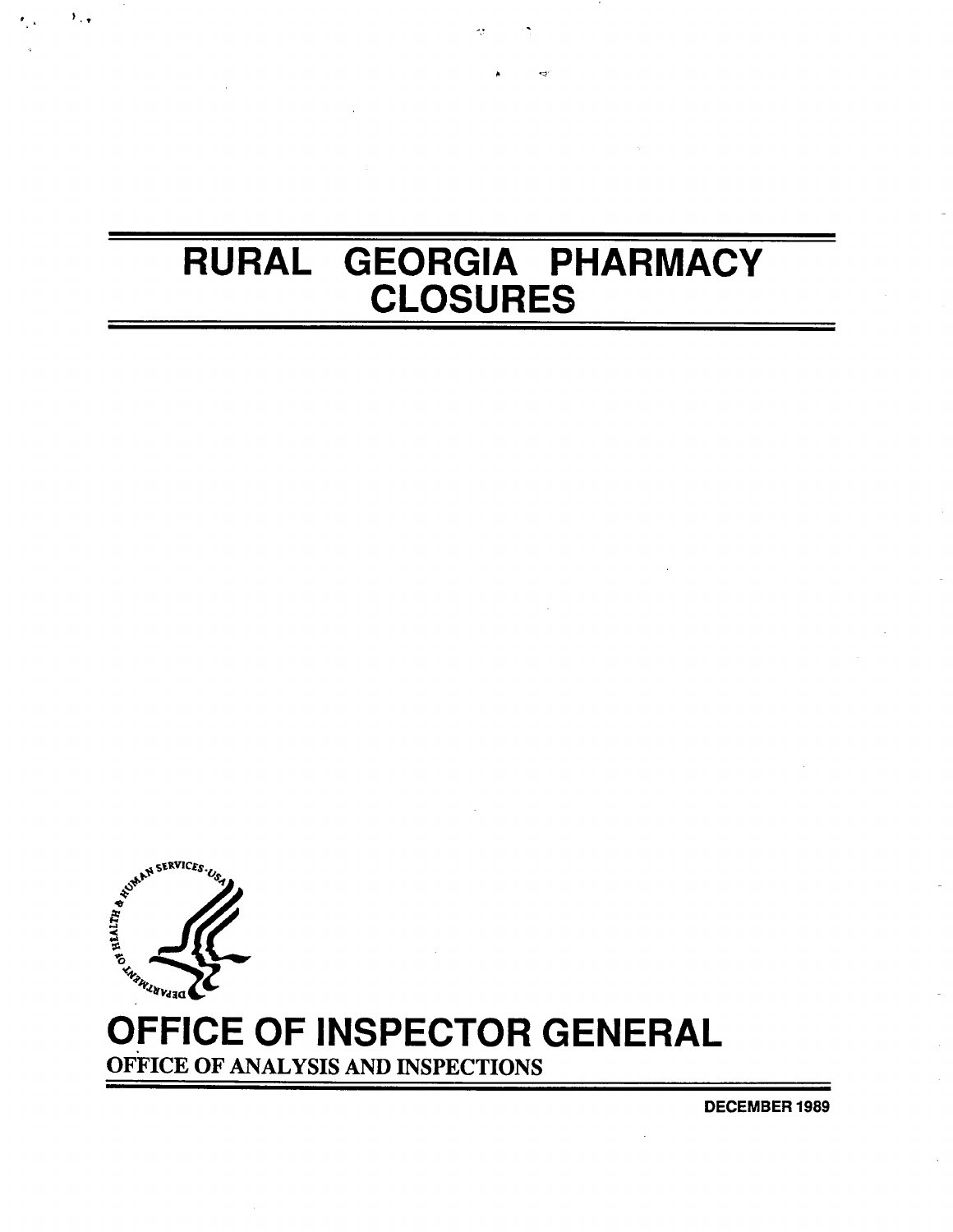# OFFICE OF INSPECTOR GENERAL

The mission of the Office of Inspector General (OIG) is to promote the efficiency, effectiveness, and integrity of programs in the United States Department of Health and Human Services (HHS). It does this by developing methods to detect and prevent fraud, waste, and<br>abuse. Created by statute in 1976, the Inspector General keeps both the Secretary and the Congress fully and currently informed about

# OFFICE OF ANALYSIS AND INSPECTIONS

This report is produced by the Office of Analysis and Inspections (OAI), one of the three major offices within the OIG. The other two are the Office of Audit and the Office of Investigations. Inspections are conducted in accordance with professional standards developed by OAI. These inspections are typically short-term studies designed to determine program effectiveness, efficiency, and vulnerability to fraud and abuse.

The purpose of this inspection, entitled "Rural Georgia Pharmacy Closures," was to describe the extent and causes of rural pharmacy closures in Georgia.

This inspection was performed under the direction of Linda Herzog, the Regional Inspector General of Region IV Office of Analysis and Inspections. Participating in the project were:

Atlanta Region Headquarters<br>
Ron Kalil, *Project Leader* Carolyn Rimes<br>
Betty Davis Ruth Reiser Joe Townsel Jim Wilson Peggy Daniel Jean Dufresne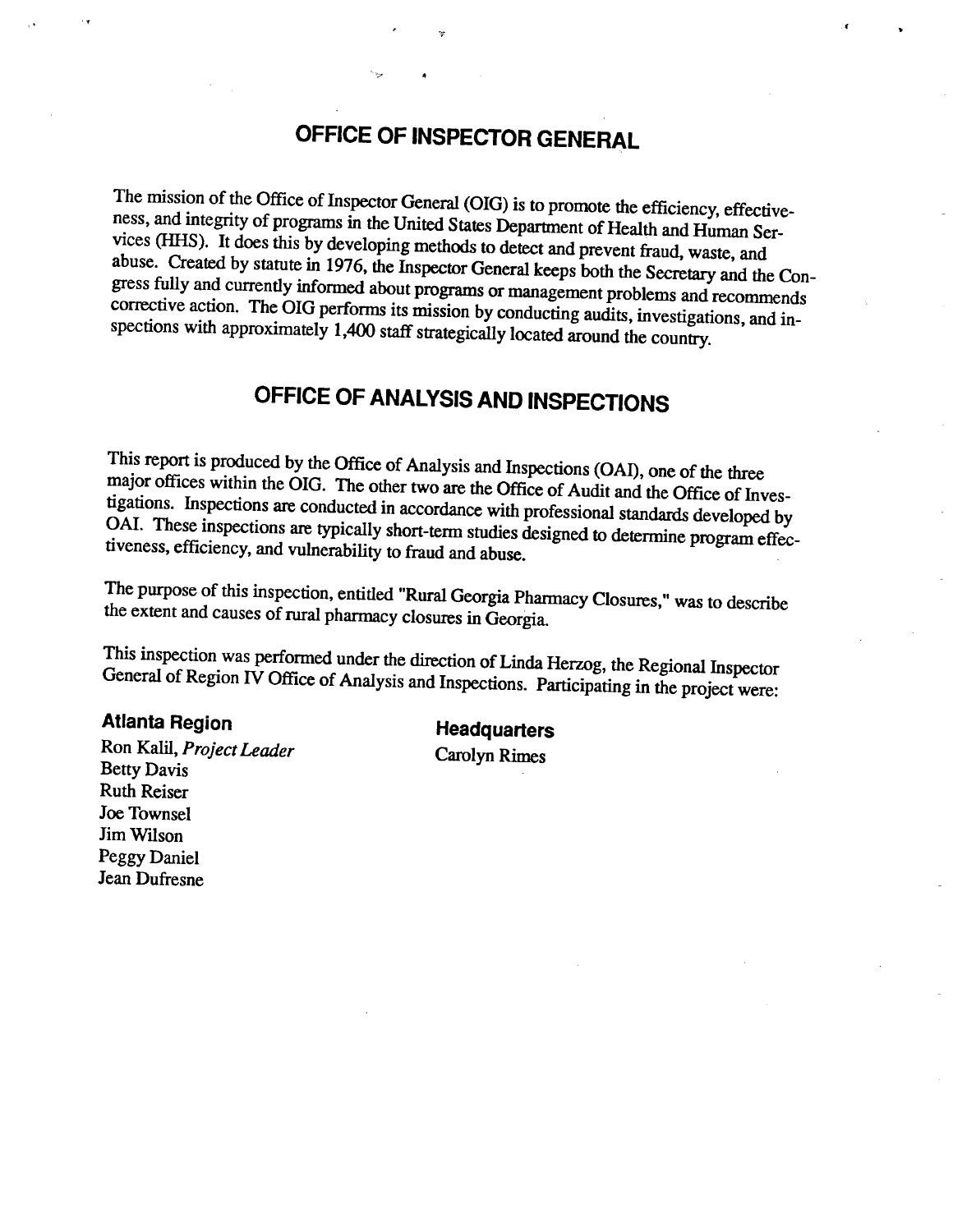# RURAL GEORGIA PHARMACY CLOSURES

Richard P. Kusserow INSPECTOR GENERAL

OAI-04-90-00990 DECEMBER 1989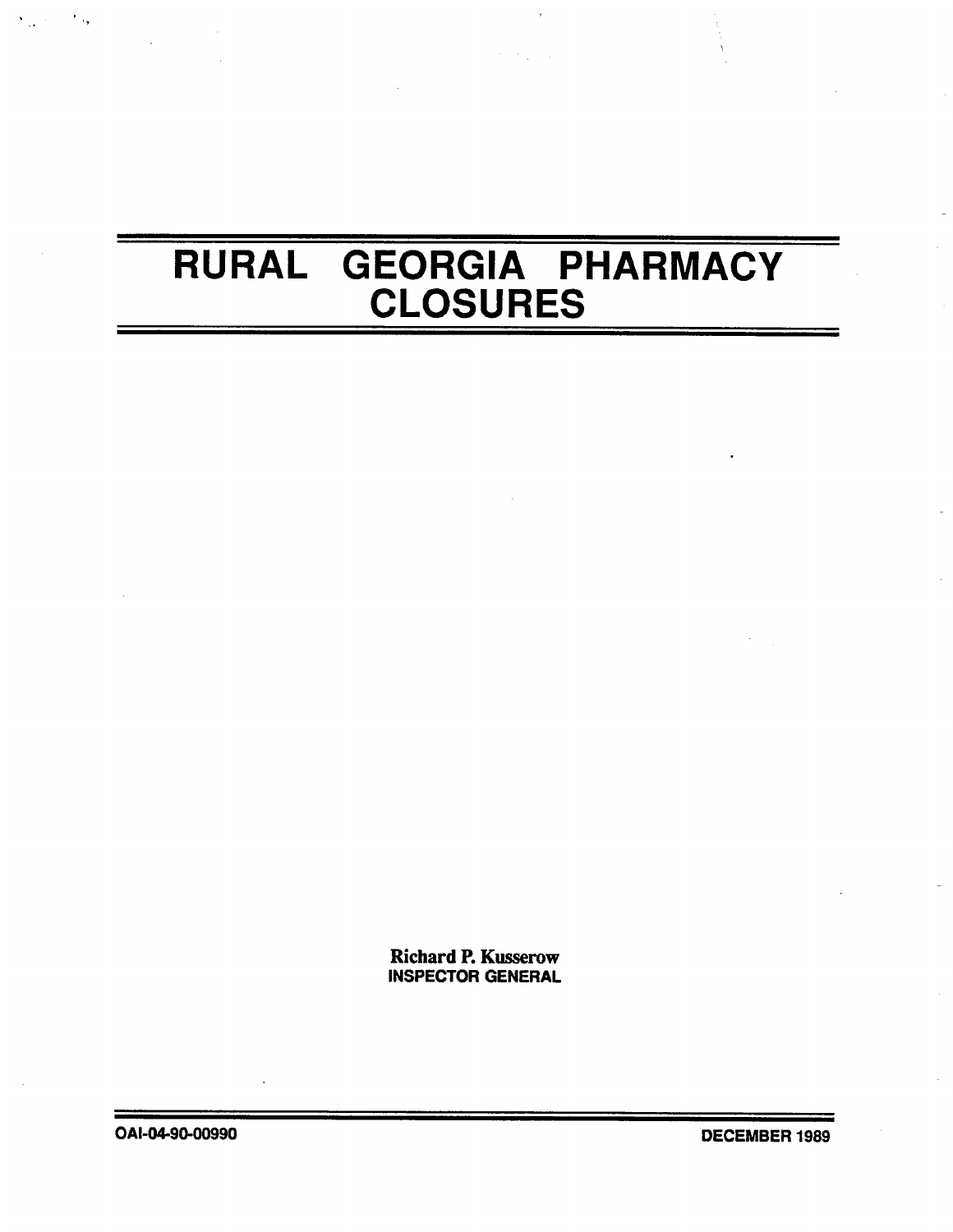# EXECUTIVE SUMMARY

#### PURPOSE

The purpose of this inspection was to examine the extent and causes of rural pharmacy closures in Georgia in Fiscal Year 1989.

#### BACKGROUND

The Georgia Pharmaceutical Association has expressed concern about rural pharmacies closing, and has suggested that the closures may be associated with Medicaid reimbursement.

#### **FINDINGS**

This inspection found that:

- Twelve rural pharmacies in Georgia closed in Fiscal Year 1989.
- Retirement and financial problems were the reasons for closure.
- State and local respondents reported no closures were due to Medicaid reimburement. However, some respondents cautioned that as cost containment measures are implemented in the Medicaid program, small pharmacies with a . high percentage of Medicaid prescription sales may experience financial difficulties.
- The closure of these 12 rural pharmacies did not affect access to pharmacy services for Medicaid clients in those communities.

 $\mathbf{i}$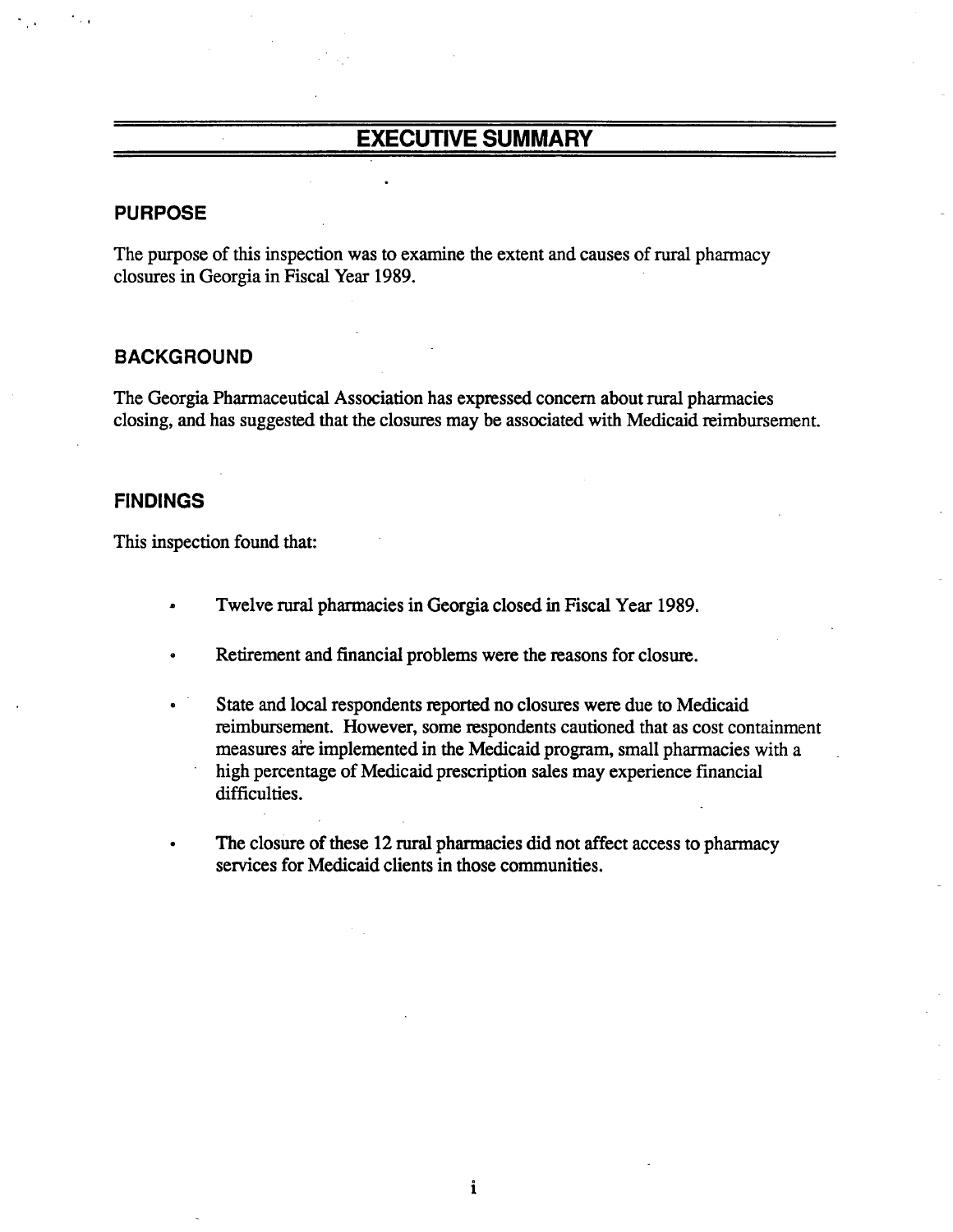# TABLE OF CONTENTS

## EXECUTIVE SUMMARY

# INTRODUCTION

 $\epsilon_{\rm{max}}$ 

## FINDINGS

|                   | Twelve Rural Pharmacies Closed in Fiscal Year 1989  4        |
|-------------------|--------------------------------------------------------------|
|                   | Retirement and Financial Problems Were the Reasons for       |
|                   | Closures Did Not Disrupt Access to Pharmacy Services for     |
|                   | Medicaid Cost Containment Measures Reduce Pharmacy Profits 6 |
|                   |                                                              |
| <b>APPENDICES</b> |                                                              |
|                   | Appendix A: Information Sources and Methods  A-1             |
|                   |                                                              |
|                   | Appendix C: Georgia Continues to Pursue Cost                 |

Containment for Medicaid Pharmacy Service ..............C - 1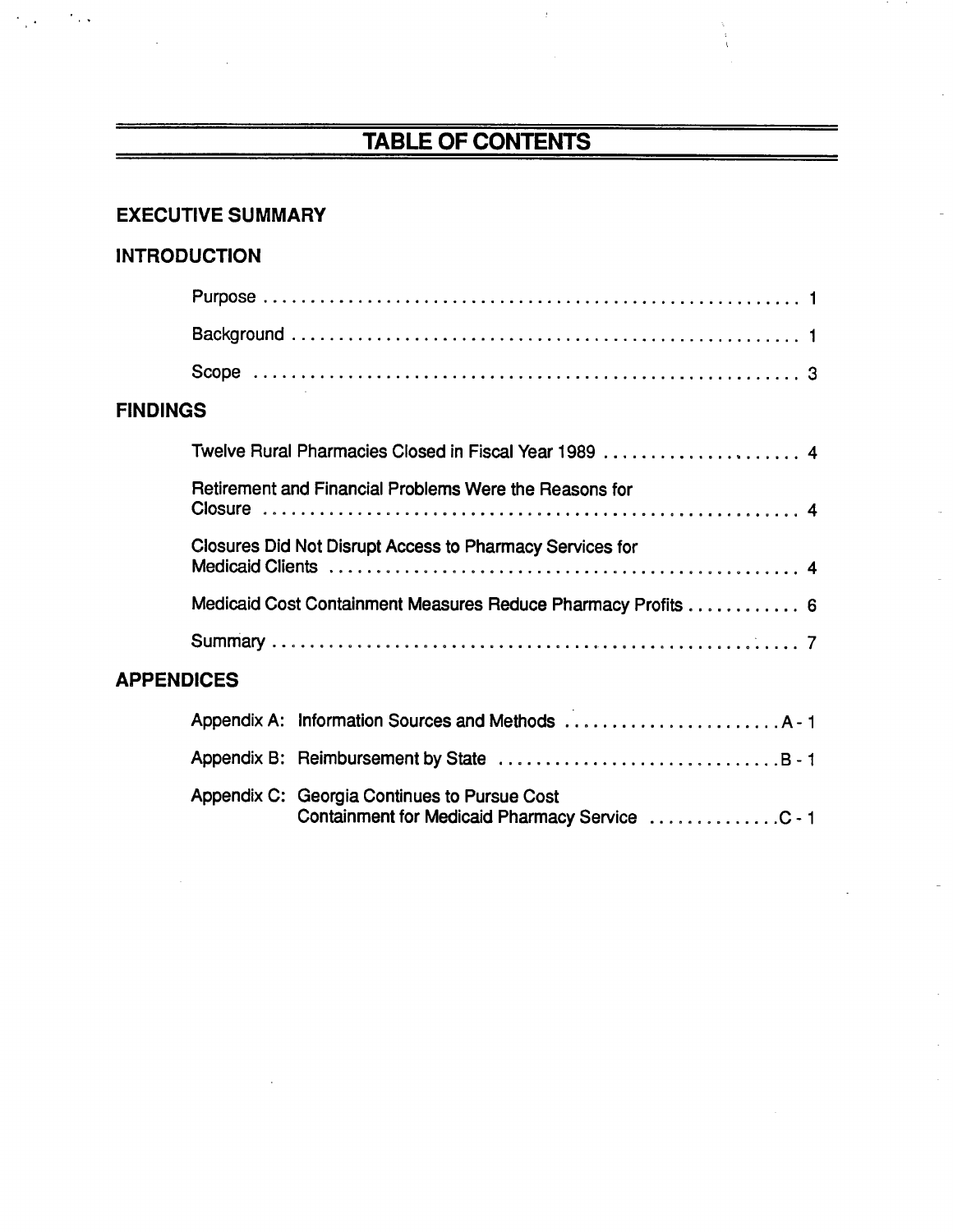# INTRODUCTION

#### **PURPOSE**

The purpose of this inspection was to examine the extent and causes of rural pharmacy closures in Georgia during Fiscal Year 1989. Special attention was given to the possible effect of Medicaid reimbursement on pharmacy closure.

#### BACKGROUND

The Georgia Pharmaceutical Association has expressed concern about rural pharmacies closing, and has suggested that these closures may be associated with Medicaid reimbursement. Because some rural communities in Georgia have high proportions of Medicaid recipients, and access to pharmacy services may be affected by pharmacy closures, the Department of Health and Human Services has an interest in this expressed concern.

The Secretary of the Department of Health and Human Services (HHS) requested this inspection.

#### Medicaid Reimbursement

Medicaid is a Federally aided, State-administered program which provides health care for the poor. States design, establish, and operate their Medicaid programs under the provisions of title XIX of the Social Security Act and HHS regulations. Usually, States make payments directly to health care providers, including pharmacies, for services rendered to Medicaid recipients. Within broad Federal limits, States generally are allowed to set reimbursement rates for health services covered by the program.

Federal Medicaid regulations limit reimbursement for pharmacy services to the lowest of:

- an upper limit established by HHS' Health Care Financing Administration (HCFA) for certain multi-source (generic) drugs, plus a reasonable dispensing fee set by each State;
- the estimated acquisition cost (EAC)--the price generally paid by pharmacies--for any drug, as established by the State Medicaid agency, plus a reasonable dispensing fee; or
- the pharmacy's usual and customary charge for the drug.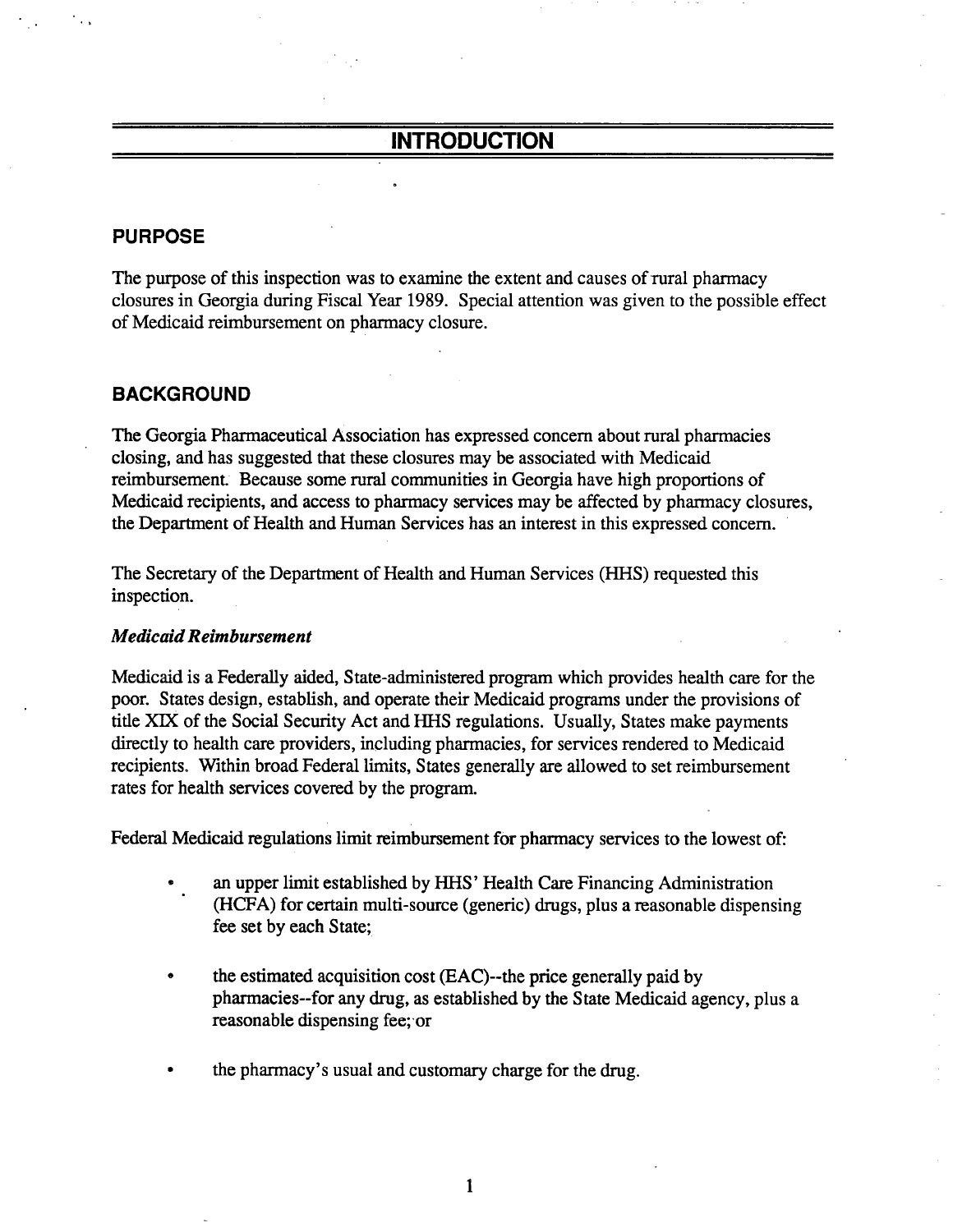Dispensing fees are payments made to pharmacies to cover the cost of filling prescriptions. Federal regulations allow States to set their own dispensing fees and require only that the fees be "reasonable.

, . " (

States also establish the EAC. According to the Federal requirements, the amount established should be "the price generally and currently paid" by pharmacies for the particular drug. The EAC usually applies to brand name drugs, but can be used for generic drugs if the EAC is lower than both the upper limit set for the generic drug and the pharmacy's usual and customary charge. The methodology for determining the EAC varies from State to State. Each State's formula for EAC is shown in appendix B.

#### Determination of Estimated Acquisition Costs (EAC).

Most pharmacies purchase drugs from a wholesaler who represents all the major drug manufacturers. Several industry publications report an "average wholesale price" (AWP) that wholesalers charge for each drug. However, wholesalers offer the pharmacies substantial discounts below the AWP as incentives for such things as high volume purchasing, timely payments, and infrequent deliveries. Virtually all pharmacies get discounts, although the amount of the discount may var.

States use the AWP as a guide in establishing EACs; however, the AWP does not accurately reflect the price generally paid by pharmacies because it does not account for the discounts. Therefore, HCFA has aggressively encouraged States to establish EACs at an amount lower than AWP. In August 1989, HCFA revised the State Medicaid Manual to explain that, absent valid documentation to the contrary, States could no longer reimburse pharmacies using AWP without a reduction. Nationally, HCFA expects major savings from this policy change.

The HCFA's actions are supported by the findings of several studies. A 1984 Audit report issued by the HHS Inspector General<sup>1</sup> concluded that, on average, pharmacies actually purchase drugs for 15.9 percent below AWP. In an October 1989 update<sup>2</sup> of that audit, the Inspector General found no significant change in the level of discounting. The 1989 analysis showed that, on average, pharmacies now purchase drugs at 15.5 percent below AWP. Recent studies by the HCFA Region IV and VI offices provide additional support. Their studies have also found that the actual price paid by pharmacies is still significantly below AWP.

<sup>&</sup>lt;sup>1</sup>Office of Inspector General, United States Department of Health and Human Services. "Changes to the Medicaid Prescription Drug Program Could Save Millions." ACN: 06-40216. 1984.

 $2$ Office of Inspector General, United States Department of Health and Human Services. "Use of Average Wholesale Prices in Reimbursing Pharmacies Participating in the Medicaid and the Medicare Prescription Drug Program." CIN: A-06-89-00037. October 1989.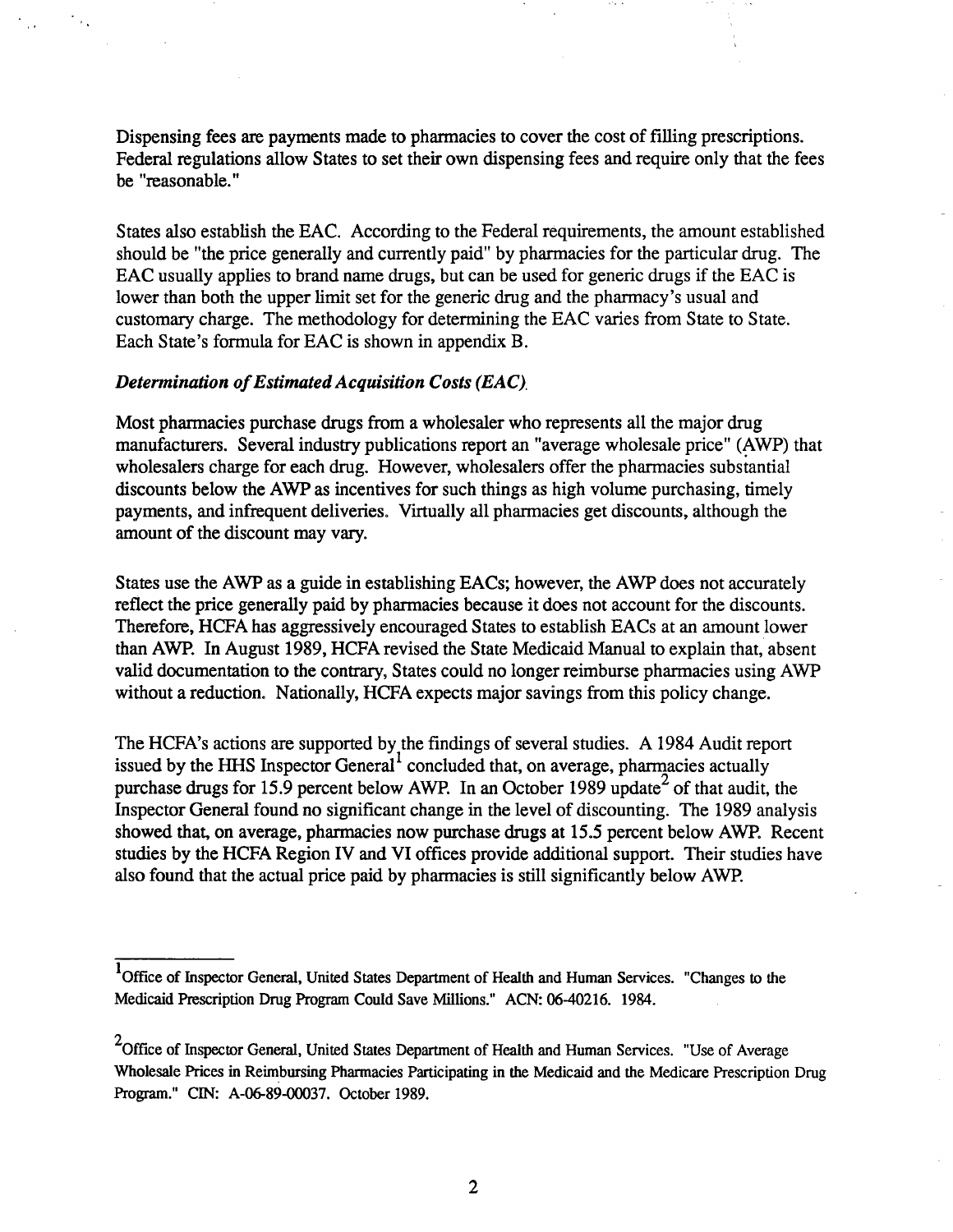#### **SCOPE**

All Georgia rural pharmacies known to have closed from October 1, 1988 to September 30, 1989 and all rural pharmacies that withdrew from the Medicaid program during that period were included in the inspection. Independent pharmacies, community pharmacies, and chain pharmacies were included in the study.

For purposes of this study the following definitions were used:

Closed Pharmacy: One that stopped dispensing prescription drugs during Fiscal Year 1989. A pharmacy that was sold and remained open was not counted as a closure. Also, a pharmacy that moved to another location in the same rural community was not counted as a closure.

**Rural:** A city, town, or locality which is not located in a Metropolitan Statistical Area (MSA) as defined by HCFA.

Appendix A contains information on data sources and methods used in this inspection.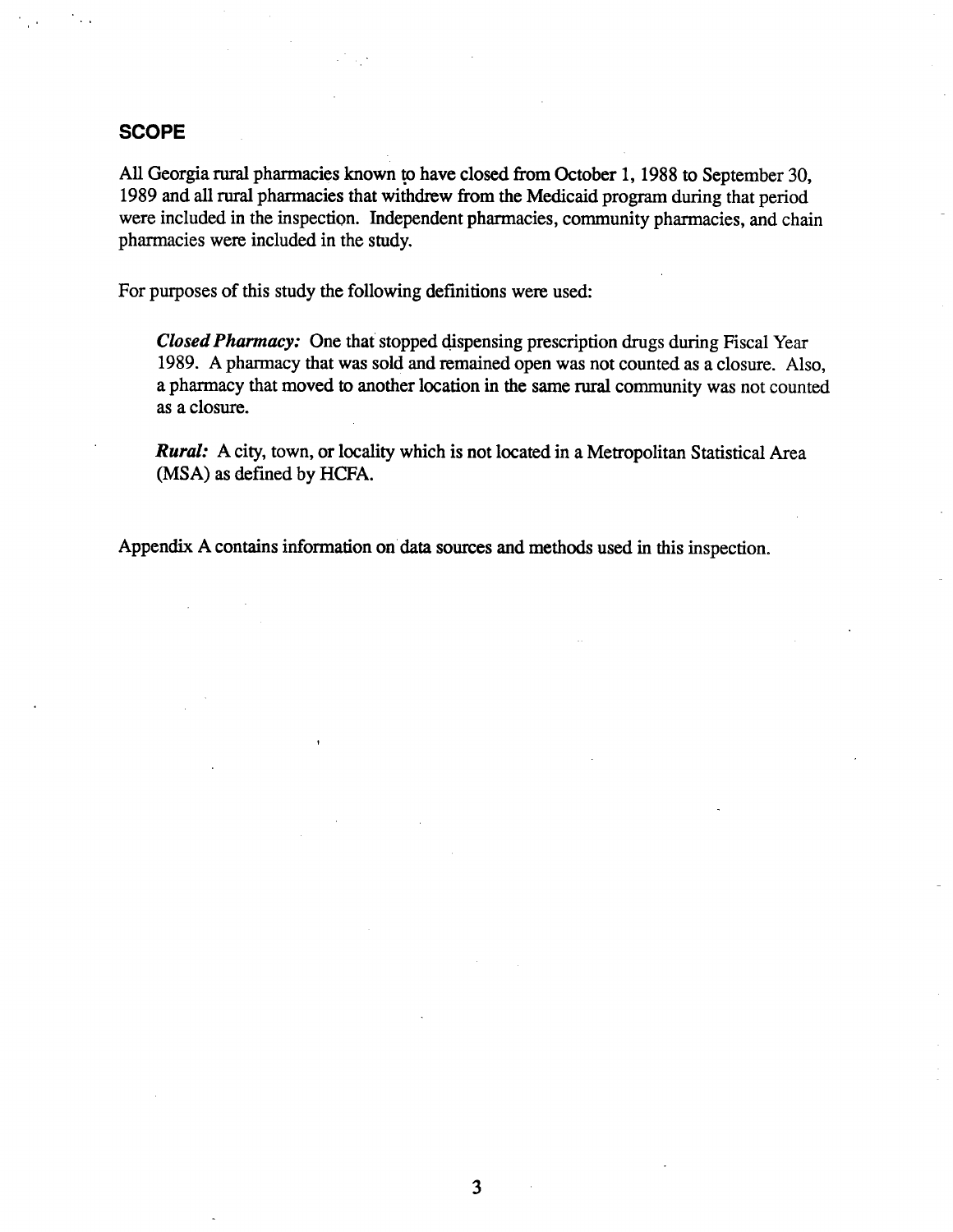# **FINDINGS**

#### Twelve Rural Georgia Pharmacies Closed in Fiscal Year 1989.

There are currently 1,976 licensed pharmacies in Georgia. Approximately 46 percent are in rural areas. This inspection found only 12 closures between October 1, 1988 and September 30, 1989 in the rural areas of the State.

Of the 12 stores that did close, nine were independent pharmacies and three were chain drug stores. The map on the following page shows the location of the closed pharmacies. The population of the towns where pharmacies closed ranges from 3,112 to 37,596, with the exception of one town of only 757 people. All of the closed pharacies were Medicaid providers.

#### Retirement and Financial Problems Were the Reasons for Closure.

In five cases, retirement was the reason for closure. Three owners did not have a buyer, so they closed their stores. Two owners sold their businesses to nearby pharmacies who chose to close these locations. None of the former owners said financial difficulties had contributed to their decisions to retie.

In the remaining seven cases, various financial problems were cited as the reasons for closure. Two of the closures were Revco stores. These were closed by Revco D.S. Inc. as part of Chapter 11 bankruptcy proceedings, which required closing the chain's less profitable stores. Two other pharmacies closed due to competition from bigger pharmacies in town. In two other cases, the owners had more than one pharacy in town and decided to consolidate them. Finaly, one owner wanted to move out of State. His store was having cash flow problems, prompting his decision to close it and move.

None of the respondents cited Medicaid reimbursement as the reason for closure. However, in response to specific questions about Medicaid, three former owners indicated they were experiencing cash flow problems, and that Medicaid reimbursement was a contributing factor.

#### Closures Did Not Disrupt Access to Pharmacy Services for Medicaid Clients.

The closure of the 12 pharmacies did not affect access to pharmacy services for Medicaid clients in those communities. In 11 of the rural towns where pharmacies closed, from 2 to  $25$ other drug stores still accept Medicaid.

In one case, a town with a population of 757, the closed pharmacy was the only pharmacy. Its closure means that all residents, including Medicaid clients, have to go elsewhere to get prescriptions filled. The nearest town is nine miles away. It has 12 pharmacies.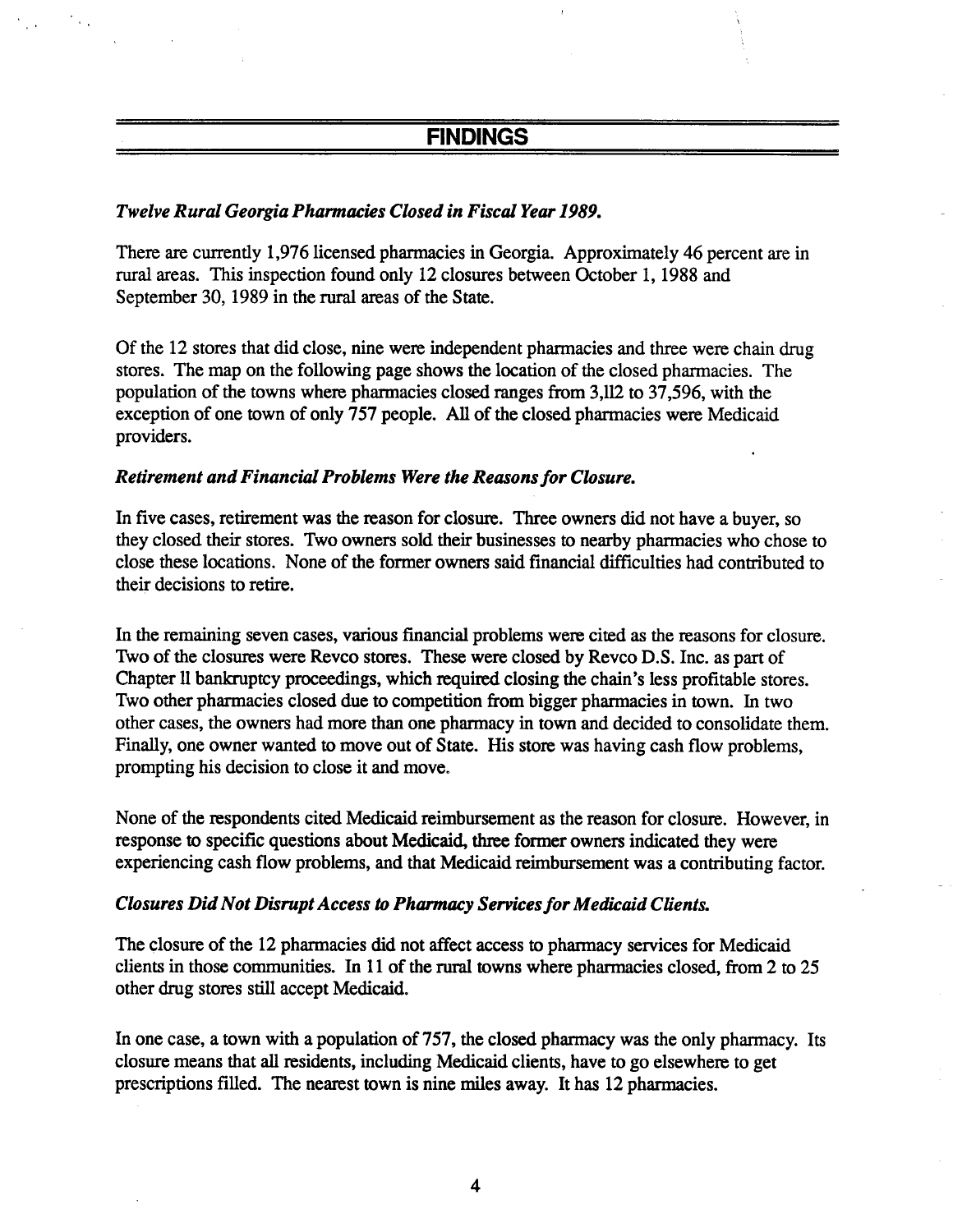TWELVE RURAL PHARMACIES CLOSED

 $\mathcal{L}^{\mathcal{L}}$ 



#### . RURAL PHARMACY CLOSURES

 $\ddot{\phantom{a}}$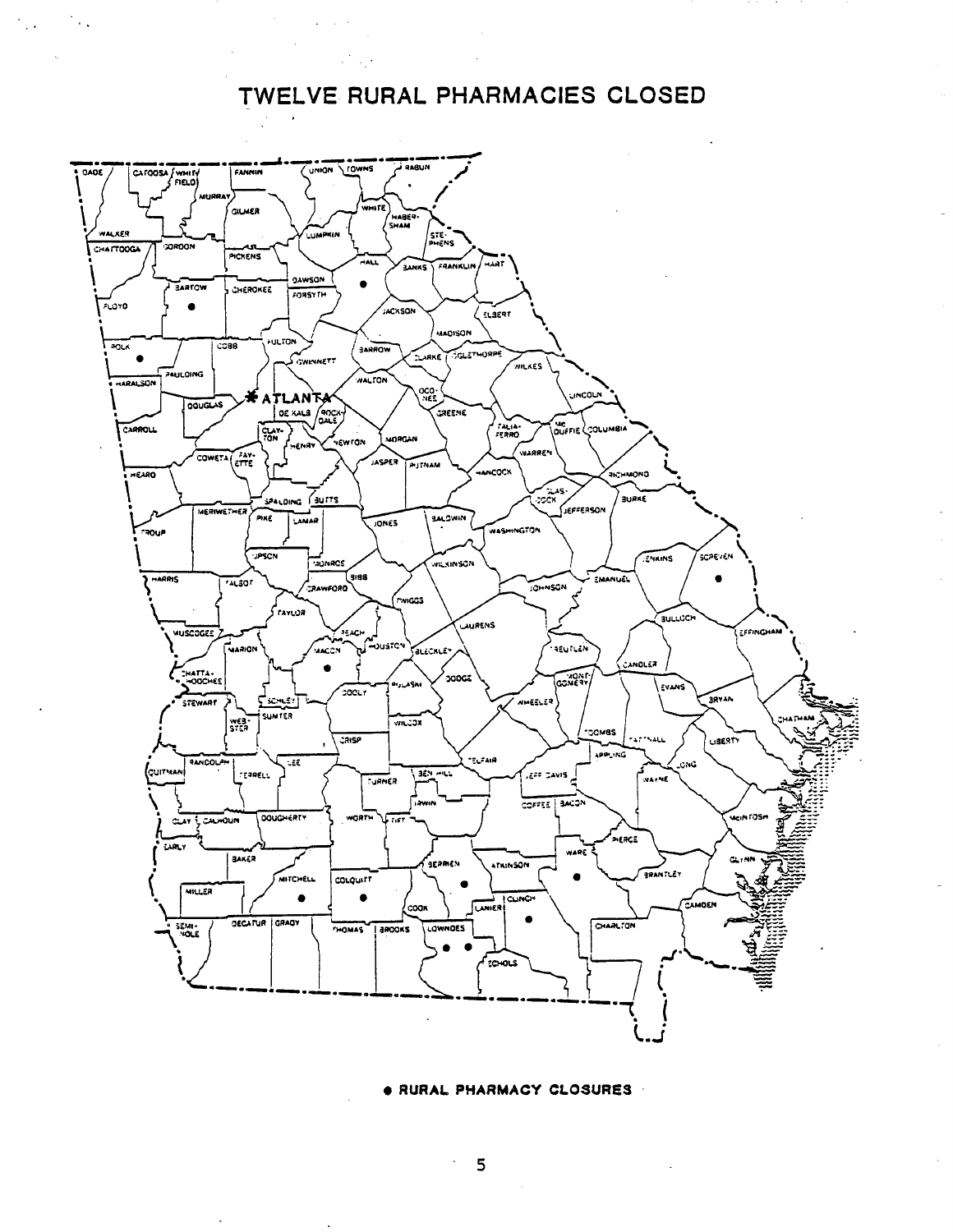#### Medicaid Cost Containment Measures Reduce Pharmacy Profits.

The HCFA has been encouraging States to modify their pharmacy payment formulas so that reimbursement on the basis of EAC is below the AWP.

Most States have implemented this new HCFA policy. In August 1988, Georgia's Department of Medical Assistance (DMA) changed its pharmacy reimbursement formula. After three months' experience with the new formula, the State projected an annual savings of \$7 million. The DMA has not completed its final analysis of the actual savings.

#### Georgia now:

- limits the pharmacies' EAC to AWP minus 10 percent; and  $\bullet$
- pays a dispensing fee of \$4.26 per prescrption.

As shown in appendix B, Georgia's AWP discount is comparable to those of other States. Its dispensing fee, at \$4.26, is one of the highest.

What has been the effect of Georgia's cost containment measures on Medicaid-participating pharmacies? State officials say that changes in reimbursement schedules have reduced pharmacy profits. However, they know of no pharmacies which closed in 1989 due to Medicaid payment reforms.

Most State respondents agree with the OIG Audit finding that pharmacy reimbursement should be based on a discount from the AWP. Some point out, however, that a uniform discount will affect individual pharmacies quite differently. In particular, pharmacies which are small and have high proportions of Medicaid-reimbursable sales will be more negatively affected than larger pharmacies with low Medicaid proportions. In fact, Medicaid reductions may result in financial difficulties for some small pharmacies.

The respondents explain that;

- Wholesalers give discounts for volume purchasing, quick payment, and infrequent account servicing. Small stores with low sales volumes and shallow inventories are unable to get the best wholesalers' discounts. Since the smaller stores get fewer discounts, their operating margins tend to be smaller.
- Pharmacies with a high Medicaid-to-private sales ratio have limited opportunity to "cost shift" Medicaid reductions to other private sales. The impact on operating margins is compounded, then, for pharmacies which serve high proportions of Medicaid clients.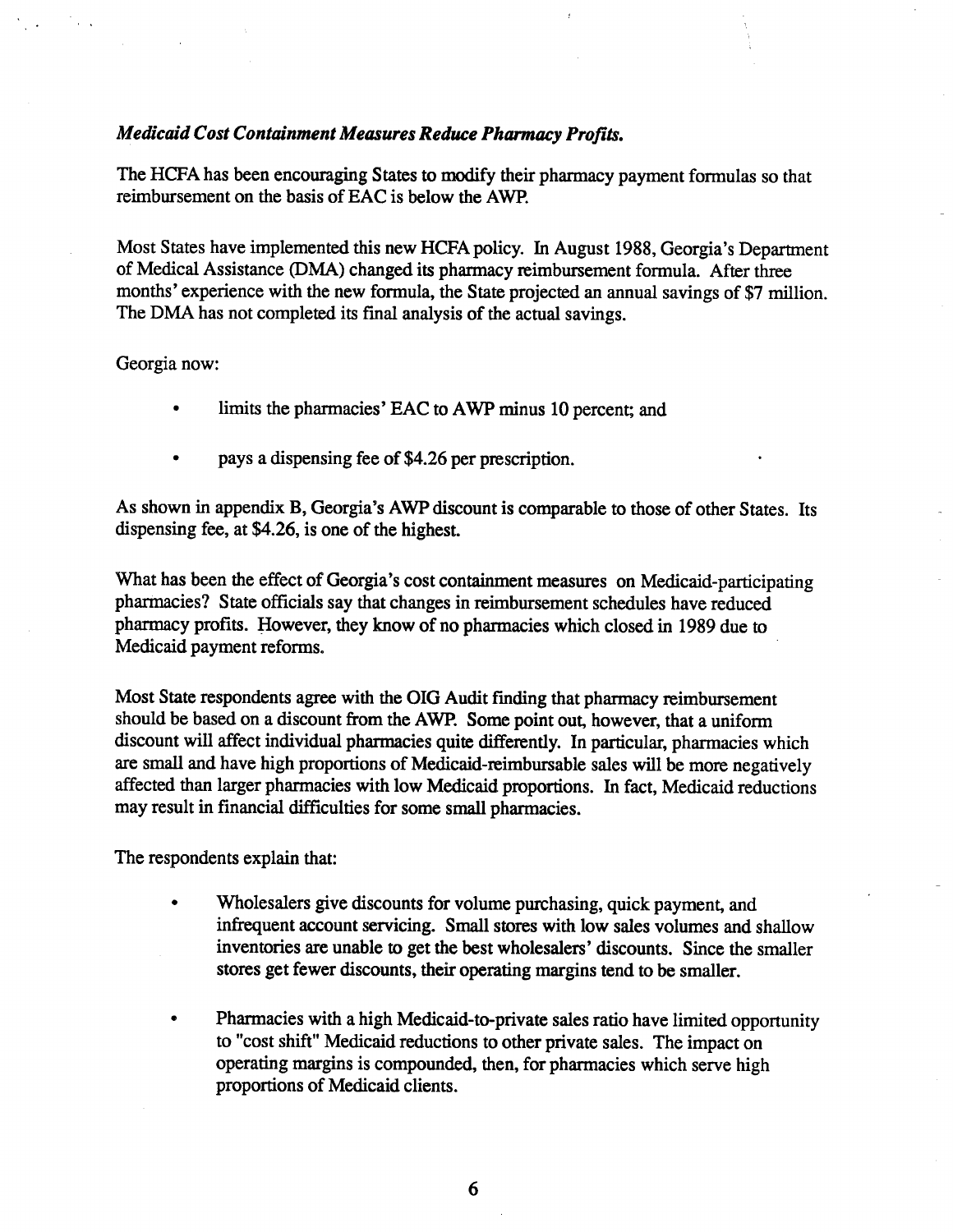Some respondents suggest that viable pharmacies may drop out of the Medicaid program because of low Medicaid reimbursement. However, the number of Georgia pharmacies participating in Medicaid remains very high--over 90 percent. This inspection of rural pharmacies found that, aside from those which closed, only one pharmacy withdrew from the Medicaid program in 1989.

In addition to discounts from the AWP, the State of Georgia has recently taken steps to further contain Medicaid pharmacy cost. These initiatives are described in appendix C.

#### Summary

This inspection found that very few rural pharmacies in Georgia closed in the past year and none of the closures were attributed to Medicaid reimbursement policies. Some respondents cautioned that as more Medicaid cost containment measurs are implemented in Georgia, small pharmacies with a high percentage of Medicaid sales may encounter financial problems.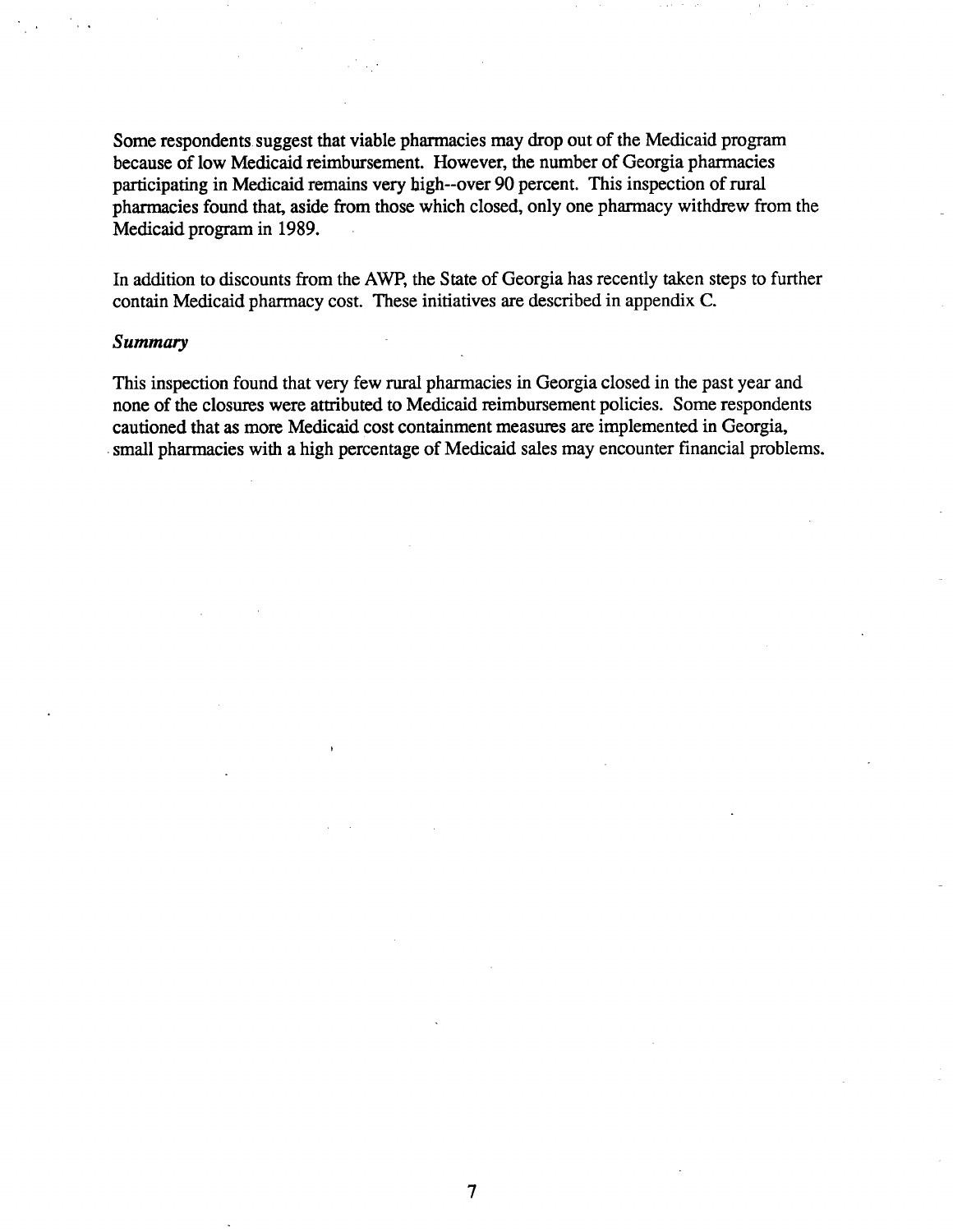# APPENDIX A

## INFORMATION SOURCES AND METHODS

#### A. Types of Information and Sources

- $1.$ Lists of Pharmacies Closed and Withdrawn from Medicaid Program
	- Georgia Department of Medical Assistance (State Medicaid agency)  $a_{\cdot}$
	- Georgia Board of Pharmacy (State licensing agency)  $\mathbf{b}$ .
	- Georgia Pharmaceutical Association  $c.$
- $2.$ Reasons for Closur
	- a. State Agencies/Organizations
		- Georgia Department of Medical Assistance
		- Georgia Board of Pharmacy  $\rightarrow$
		- Georgia Pharmaceutical Association
		- Georgia Legislatu
	- $\mathbf b$ . Local Communities where Pharmacies Closed
		- Health care providers
		- Former owner(s) of closed pharmacy L.
		- Owner(s) of nearby pharmacies
		- Municipal officials
		- Chambers of Commerce
- 3. Impact on Access
	- Georgia Business Directory a.
	- $\mathbf{b}$ . Interviews with local community respondents (See above #2.

#### $\mathbf{B}$ . Methods of Information Collection

 $\mathbf{1}$ . From Existing Data Bases

> The Georgia Department of Medical Assistance (DMA) provided a list of pharmacies that have ceased to participate in the Medicaid program. These pharmacies either: a) had mail returned to DMA, b) had not submitted a

> > $A - 1$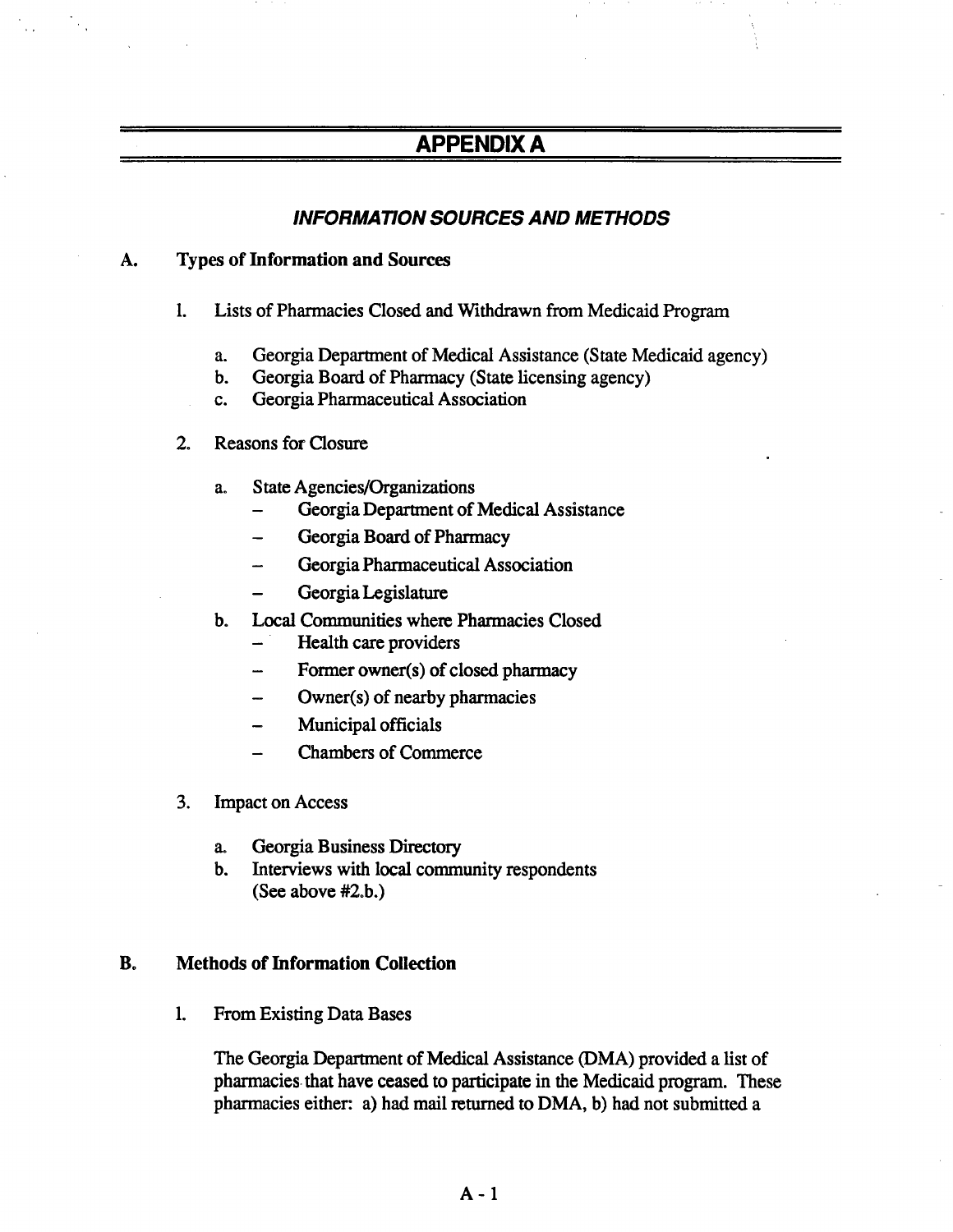Medicaid claim within 2 years and had failed to respond to letters of inquir, or c) had voluntarily withdrawn from the program.

The Georgia Board of Pharmacy provided a list of pharmacies which its licensing inspectors. had found to be closed when they went out to conduct inspections.

From these two lists, all pharmacies which fit the following criteria were identified:

- pharmacies located in rural areas; and a.
- pharmacies whose effective date of termination from the Medicaid b. program was between  $10/1/88$  and  $9/30/89$ , including pharmacies that the licensing inspectors discovered to be closed during that period.

A single unduplicated list was produced of 68 rural pharmacies in Georgia which the State believed to have closed or withdrawn from the Medicaid program during Fiscal Year 1989. (It should be noted that additional pharmacies may have closed during that time period, but have not yet appeared on any State list.)

#### $2.$ From Contacts with Informed Persons

The inspection team attempted to contact each of the 68 pharmacies by telephone to first verify if it had closed and, if so, when. In addition, the telephone interviews were to find out:

- a. the reasons for the closure;<br>b. if the pharmacy served Mee
- if the pharmacy served Medicaid clients; and
- c. the location of other nearby pharmacies that fill Medicaid prescriptions.

Telephone interviews were conducted with the current or former owner of the pharmacy whenever possible. Other local respondents were also interviewed, including nearby pharmacy owners, other health professionals in the community, municipal officials and any other knowledgeable respondents.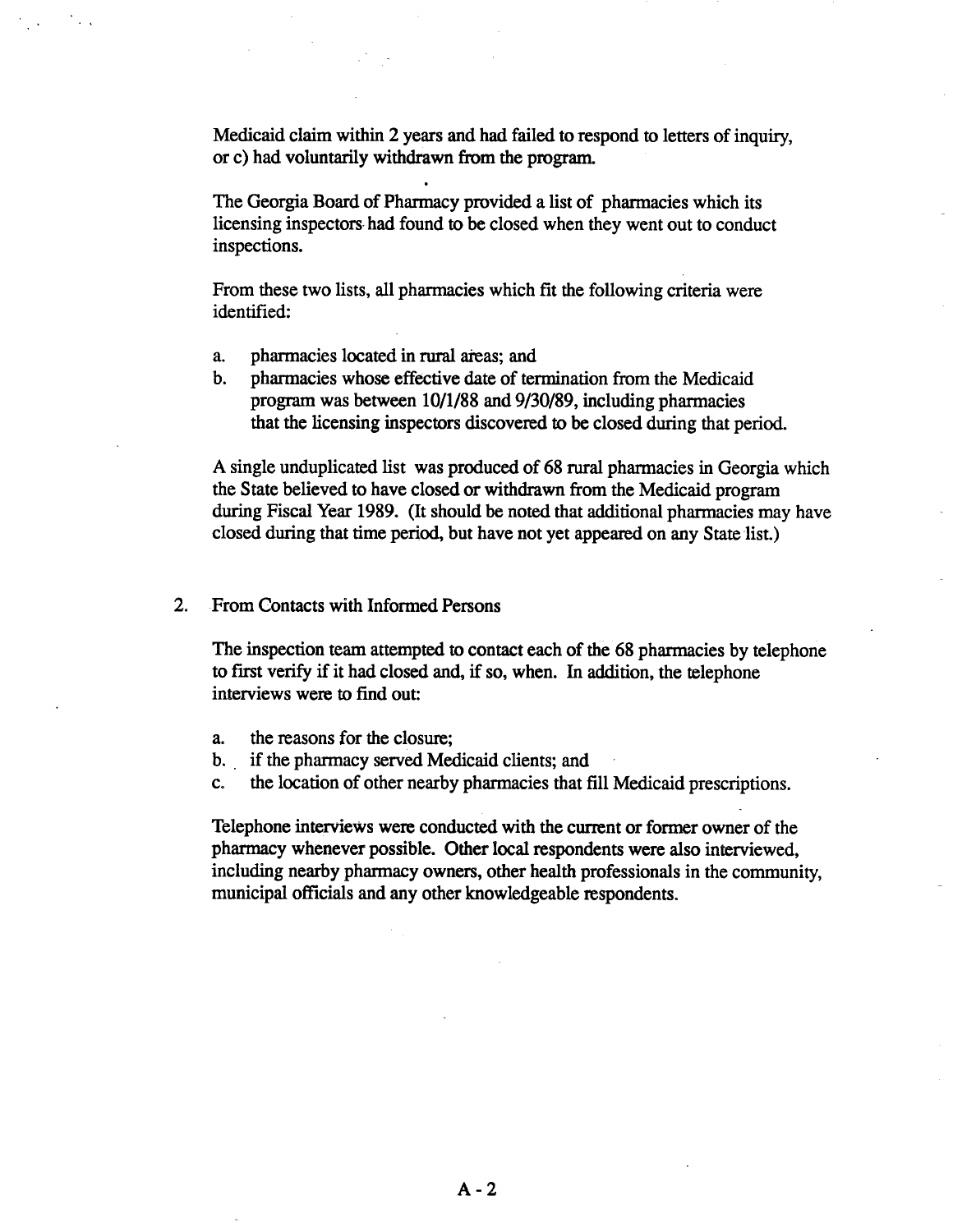# **APPENDIX B**

 $\mathcal{L}_{\mathcal{A}}$ 

N,

### **REIMBURSEMENT BY STATE**

| SEND                 | DISTINSING BDD                           | ixte                                              |  |
|----------------------|------------------------------------------|---------------------------------------------------|--|
| <b>ALABAMA</b>       | \$3.75                                   | WAC plus 9.2%                                     |  |
| <b>ALASKA</b>        | $$3.45-$<br>11.46                        | AWP minus 5%                                      |  |
| <b>ARIZONA</b>       |                                          | State contracts with pre-paid plans               |  |
| <b>ARKANSAS</b>      | \$4.01                                   | AWP minus 7%                                      |  |
| <b>CALIFORNIA</b>    | \$4.05                                   | AWP minus 5%                                      |  |
| <b>COLORADO</b>      | \$3.78                                   | Lower of AWP or<br>WAC plus 18%                   |  |
| CONNECTICUT          | \$3.55                                   | AWP minus 8%                                      |  |
| <b>DELAWARE</b>      | \$3.65                                   | <b>Actual Cost</b><br>to Pharmacy                 |  |
| DISTRICT OF COLUMBIA | \$4.25<br>\$5.10 for<br>compound Rx      | AWP minus 10%                                     |  |
| <b>FLORIDA</b>       | \$4.23                                   | WAC plus 7%                                       |  |
| <b>GEORGIA</b>       | \$4.26                                   | AWP minus 10%                                     |  |
| <b>HAWAII</b>        | \$4.14                                   | AWP minus $10.5\%$                                |  |
| <b>IDAHO</b>         | \$4.00<br>\$4.15 unit<br>dose            | <b>Actual Cost</b><br>to Pharmacy                 |  |
| <b>ILLINOIS</b>      | \$3.58 or<br>10% of drug<br>(to maximum) | Lower of<br>State maximum or<br>Usual & Customary |  |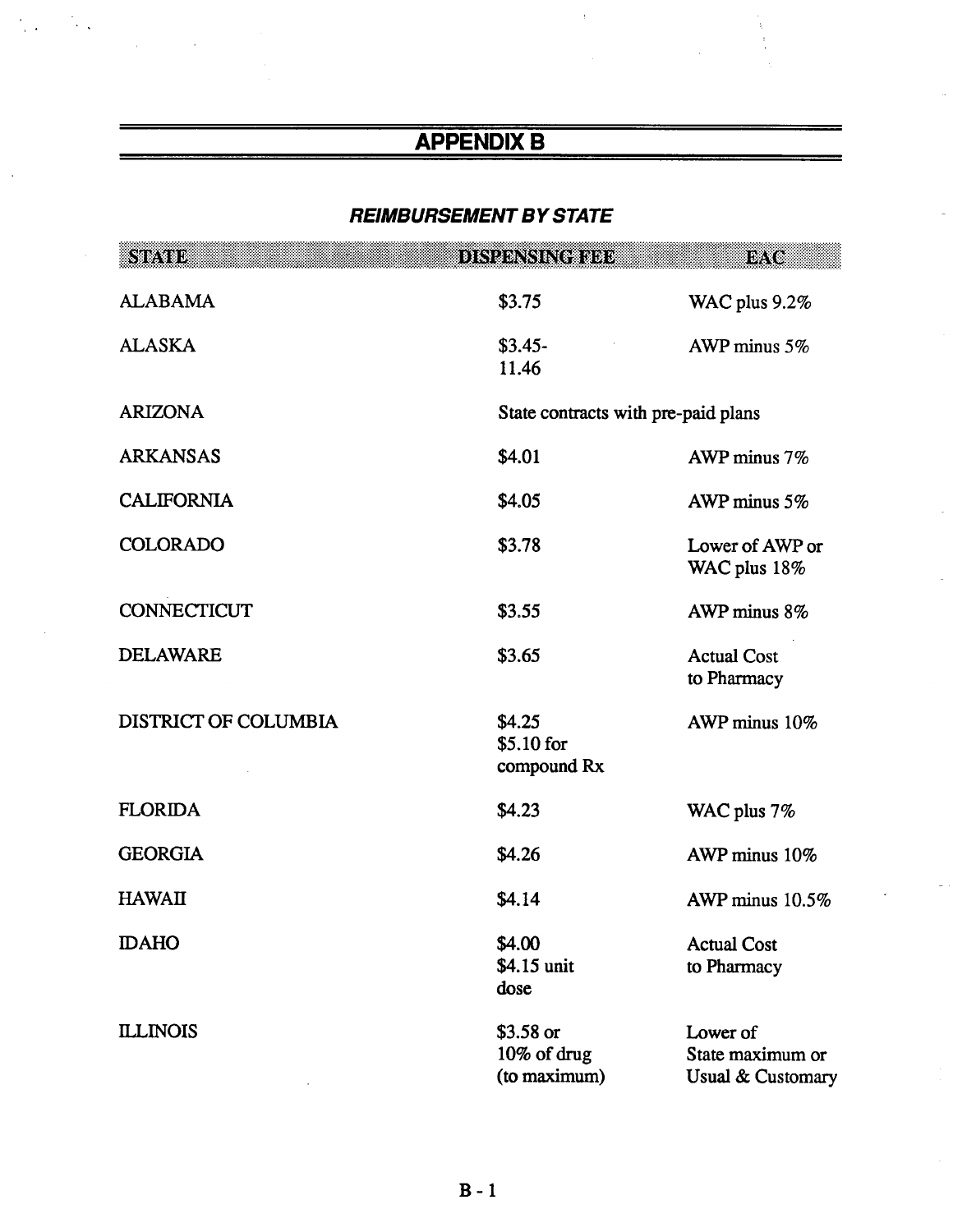| SIND                                       | DNUMMERIO                                             | D. G                                              |
|--------------------------------------------|-------------------------------------------------------|---------------------------------------------------|
| <b>INDIANA</b>                             | \$3.00                                                | AWP minus 10%                                     |
| <b>IOWA</b>                                | \$3.87                                                | <b>AWP</b>                                        |
| <b>KANSAS</b>                              | $$2.79-$<br>\$5.26<br>Varies by<br>pharmacy           | AWP minus 10%                                     |
| <b>KENTUCKY</b>                            | \$3.25                                                | AWP minus 5%                                      |
| <b>LOUISIANA</b>                           | \$3.51                                                | AWP minus 10.5%                                   |
| <b>MAINE</b>                               | \$3.35                                                | AWP minus 5%                                      |
| <b>MARYLAND</b>                            | \$3.70                                                | <b>AWP</b>                                        |
| <b>MASSACHUSETTS</b>                       | \$3.88                                                | WAC plus 10%                                      |
| <b>MICHIGAN</b>                            | \$3.65                                                | AWP minus 10%                                     |
| <b>MINNESOTA</b>                           | \$4.20                                                | AWP minus 10%                                     |
| <b>MISSISSIPPI</b><br>$\pmb{\mathfrak{g}}$ | \$3.75                                                | Lower of<br>State maximum or<br>Usual & Customary |
| <b>MISSOURI</b>                            | \$3.10/<br>\$3.25                                     | <b>AWP</b>                                        |
| <b>MONTANA</b>                             | $$2.00-$<br>\$4.00<br>$+.75$ for unit<br>dose systems | AWP minus 10%                                     |
| <b>NEBRASKA</b>                            | $$2.84-$<br>\$5.05                                    | Lower of<br>AWP minus 8.71%<br>or WAC plus 12%    |
| <b>NEVADA</b>                              | \$3.95                                                | AWP minus 10%                                     |

 $\frac{1}{2}$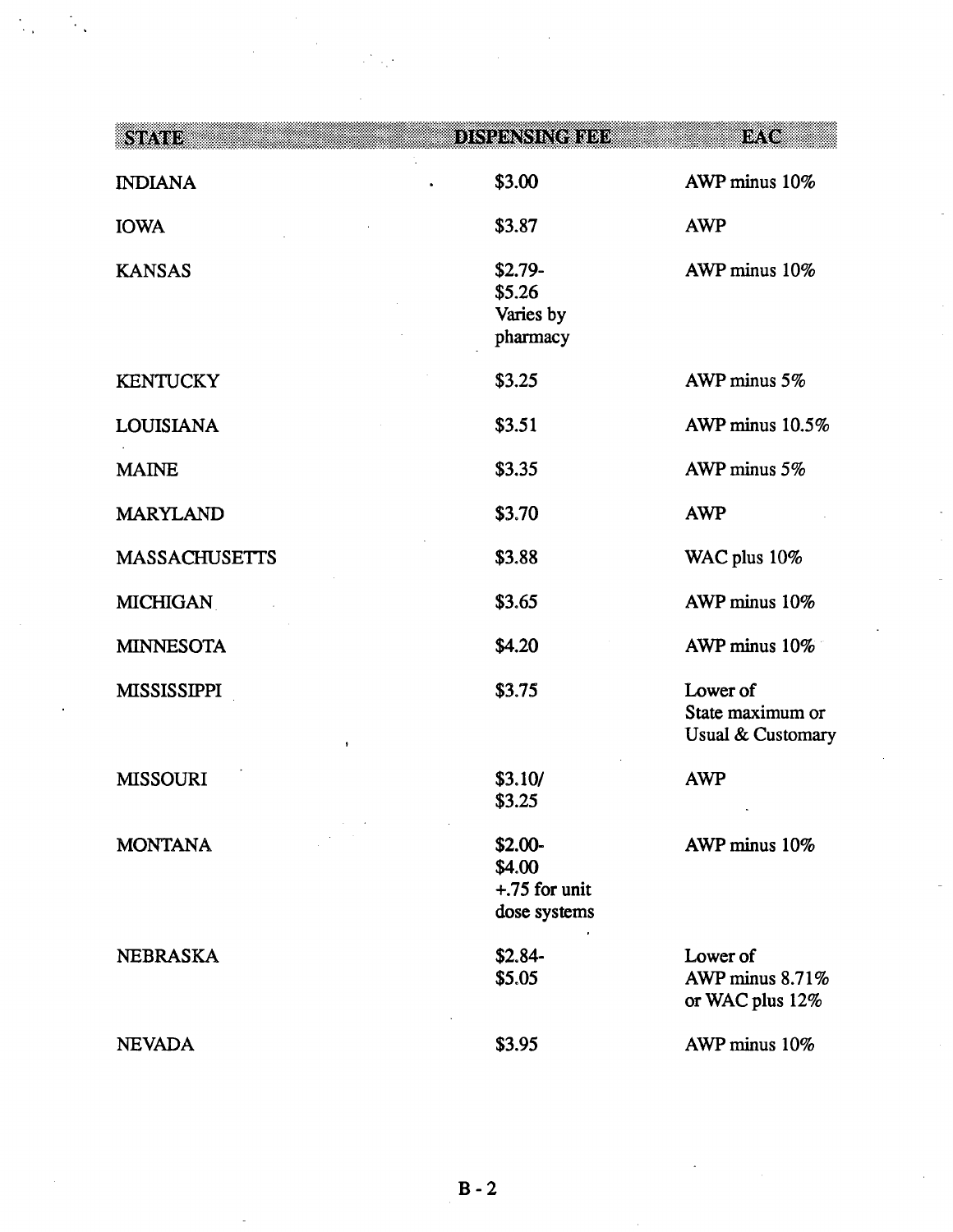| sveri                 | DISTRINSING 1999          | w. G                                                       |
|-----------------------|---------------------------|------------------------------------------------------------|
| <b>NEW HAMPSHIRE</b>  | \$2.85/<br>\$3.00         | <b>AWP</b>                                                 |
| <b>NEW JERSEY</b>     | $$3.73-$<br>\$4.07        | <b>AWP</b> minus<br>store-specific<br>discount<br>$(0-6%)$ |
| <b>NEW MEXICO</b>     | \$3.65                    | AWP minus 10%                                              |
| <b>NEW YORK</b>       | \$2.60                    | <b>AWP</b>                                                 |
| <b>NORTH CAROLINA</b> | \$4.24                    | <b>AWP</b>                                                 |
| <b>NORTH DAKOTA</b>   | \$3.75                    | <b>AWP</b>                                                 |
| <b>OHIO</b>           | \$3.23                    | AWP minus 7%                                               |
| <b>OKLAHOMA</b>       | \$3.55                    | AWP minus 10%                                              |
| <b>OREGON</b>         | $$3.52$ or<br>\$3.83      | AWP minus 11%                                              |
| <b>PENNSYLVANIA</b>   | \$2.75                    | <b>AWP</b>                                                 |
| <b>RHODE ISLAND</b>   | \$3.40                    | Lower of AWP or<br>Usual & Customary                       |
| <b>SOUTH CAROLINA</b> | \$3.30                    | AWP minus 9.5%                                             |
| <b>SOUTH DAKOTA</b>   | \$4.25                    | AWP minus 10.5%                                            |
| <b>TENNESSEE</b>      | \$4.21                    | AWP minus 7%                                               |
| <b>TEXAS</b>          | \$3.26                    | Lower of<br>AWP minus 10%<br>or WAC plus 12%               |
| <b>UTAH</b>           | \$3.65                    | AWP minus 12%                                              |
| <b>VERMONT</b>        | $$2.75$ or<br>10% of Drug | <b>AWP</b>                                                 |

 $\frac{1}{2}$  .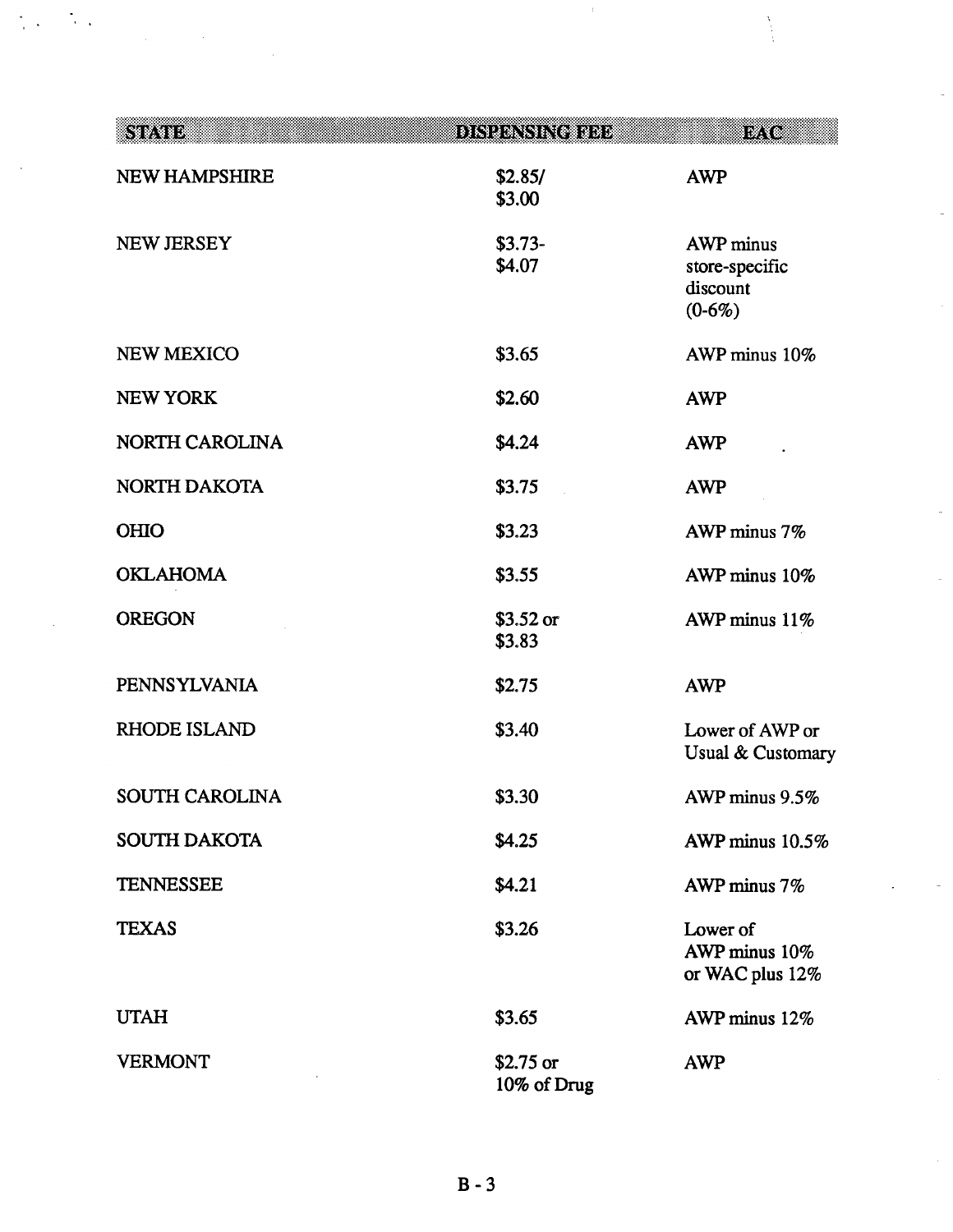| 890.883              | DINGENNING TEE                                     | i X. (g                                         |
|----------------------|----------------------------------------------------|-------------------------------------------------|
| <b>VIRGINIA</b>      | \$3.40                                             | Lower of AWP or<br><b>Usual &amp; Customary</b> |
| <b>WASHINGTON</b>    | \$3.15, \$3.60<br>or \$4.20, based<br>on # of Rxs. | AWP minus $11\%$                                |
| <b>WEST VIRGINIA</b> | \$2.75                                             | <b>AWP</b>                                      |
| <b>WISCONSIN</b>     | $$3.72$ (non-unit)<br>\$5.73 (unit dose)           | <b>AWP</b>                                      |
| <b>WYOMING</b>       | \$4.16                                             | AWP                                             |

## **DEFINITIONS:**

| EAC: | <b>Estimated Acquisition Cost</b> |
|------|-----------------------------------|
| WAC: | <b>Wholesale Acquisition Cost</b> |
| AWP: | <b>Average Wholesale Price</b>    |

#### **SOURCES OF INFORMATION:**

National Pharmaceutical Council, Inc. Pharmaceutical Benefits Under State Medical Assistance Programs. September 1989.

Telephone calls to State Medicaid Agencies.